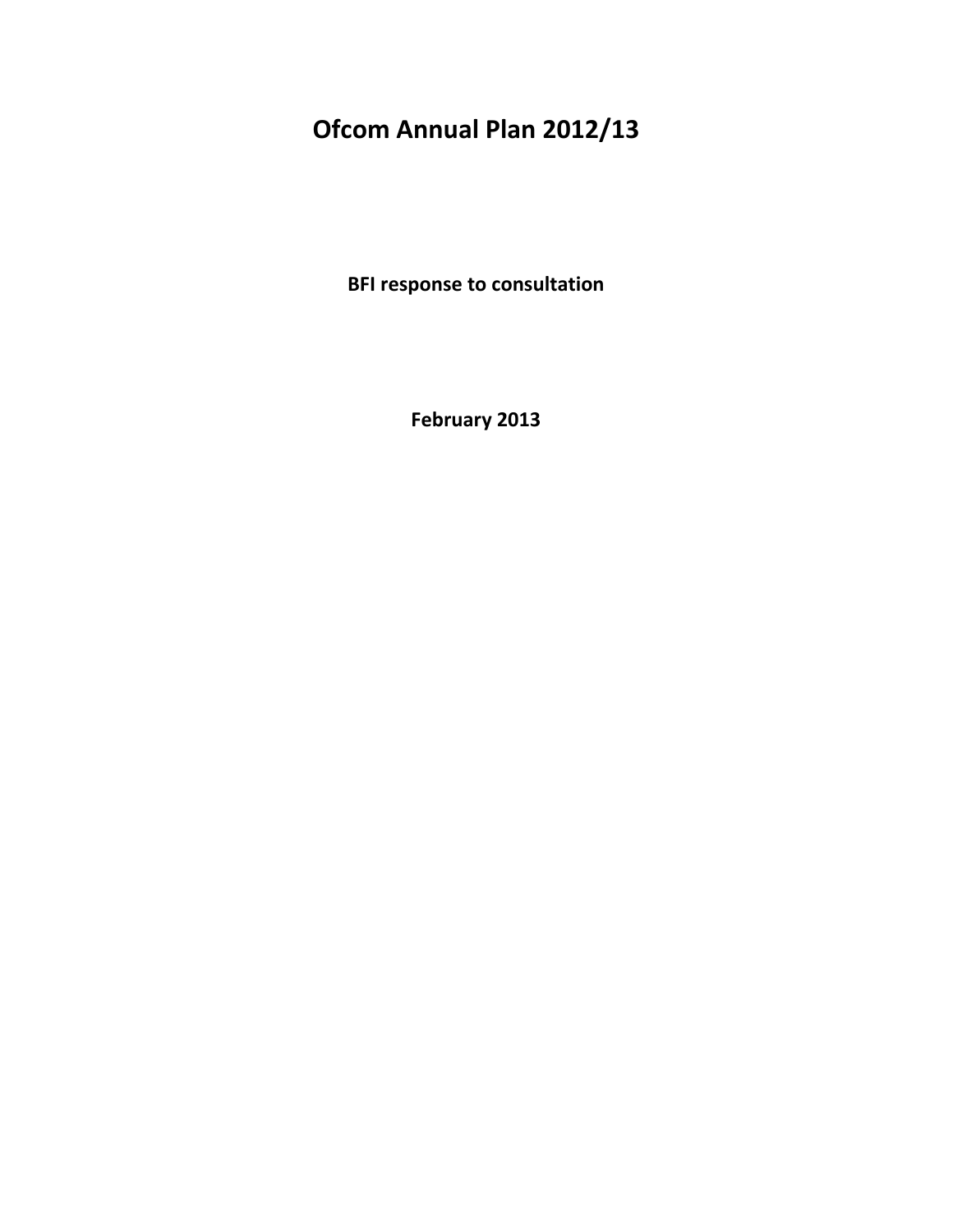#### **Summary**

- 1. In this response to the consultation on the Draft Annual Plan, we set out our top-line views in relation to Ofcom's specific priorities for 2012/13. The most important points that we wish to highlight are:
	- In its work relating to superfast broadband infrastructure and in particular its plans to publish benchmarking data – we would encourage Ofcom to provide greater clarity in the definitions of broadband speeds, as different levels of what are loosely referred to as "superfast" broadband will have very different implications for the range of services that are feasible, particularly for video content such as films.
	- The BFI welcomes Ofcom's plans to monitor and report on developments in the pay TV market for film. While we anticipate future growth of video-on-demand services, their future prospects remain uncertain, and it will be important to assess over time the extent to which such services become competitive with those from existing companies.
	- Policies and interventions to promote innovation and the efficient use of spectrum should not undermine the strength of the DTT platform, which delivers near-universal low-cost access to PSB content, including films.
	- As part of the licensing of Channels 3, 4 and 5, Ofcom should secure a long-term settlement with regards to the contribution from broadcasters to the National Television Archive. This would enable the BFI to proceed with upgrade plans that will reduce the costs to all parties and avoid the need for time-consuming annual negotiations.
	- The BFI welcomes Ofcom's work in relation to local TV. In the coming months, the BFI plans to engage with local TV providers to explore mutually beneficial partnerships.
	- The BFI welcomes Ofcom's new requirement to report on online copyright infringement and its related work in this area. We would be pleased to have further opportunities to engage with Ofcom to discuss what information it would be most useful to capture.
	- Ofcom's approach to media plurality should not be restricted to the provision of news and current affairs, but should also reflect the value of plurality on social and cultural grounds.

## **Introduction**

2. The British Film Institute (BFI) is the lead organisation for film in the UK and, since 2011, has combined a creative, cultural and industrial role as a Government arm's length body and distributor of National Lottery funds. Its key priorities are to support a vibrant UK film culture by investing in film education, audience access, filmmaking and film heritage. Founded in 1933, the BFI is a registered charity governed by Royal Charter. The BFI welcomes the opportunity to respond to Ofcom's consultation on its 2012/13 Annual Plan.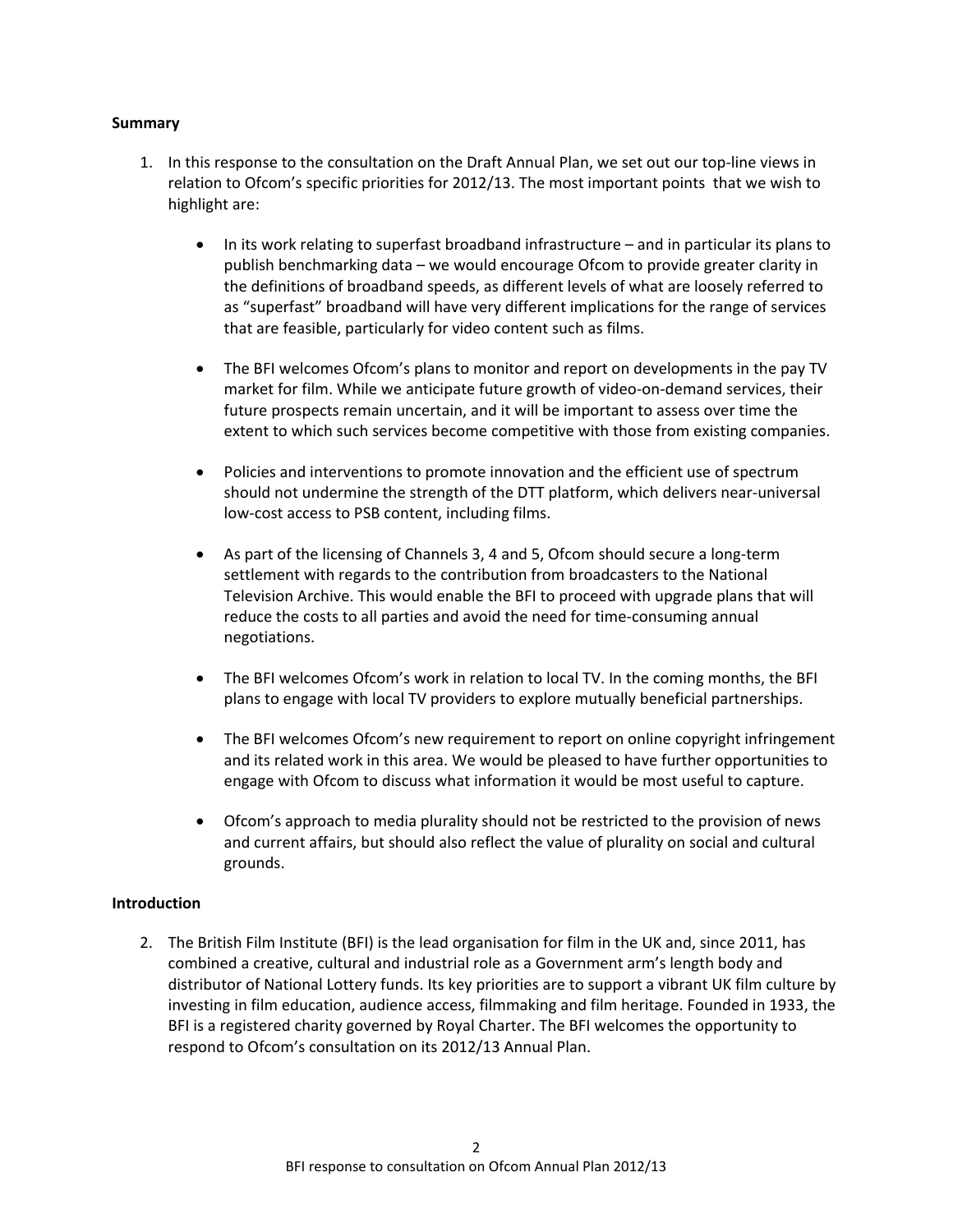- 3. In October 2012, the BFI published '*Film Forever, Supporting UK Film 2012-2017*', which set out its strategy for the next five years, following an extensive industry consultation. It described the activities underpinning the BFI's three strategic priorities:
	- (i) Expanding education and learning opportunities and boosting audience choice across the UK
	- (ii) Supporting the future success of British film
	- (iii) Unlocking film heritage for everyone in the UK to enjoy.
- 4. With our broad remit relating to film and the moving image, the BFI's objectives overlap with Ofcom's priorities and work plans in a range of areas, as Table 1 illustrates. The table also shows how these areas link in to the strategic priorities in '*Film Forever'*. We look forward to engaging with Ofcom on these issues over the coming year.

| <b>Component of Ofcom work plan</b>   | <b>Linkages with BFI strategic priorities</b>                                                                                                                                                             |
|---------------------------------------|-----------------------------------------------------------------------------------------------------------------------------------------------------------------------------------------------------------|
| <b>PSB Review</b>                     | <b>Boosting audience choice:</b> TV (free and pay) is a key<br>platform for viewing films. Importance of healthy                                                                                          |
| Relicensing of Channels 3, 4 and 5    | competition between services, including a strong free-<br>to-air platform available to all households                                                                                                     |
| Clearance of spectrum used for DTT    | <b>Unlocking film heritage:</b> Maintenance of appropriate                                                                                                                                                |
| Delivery of movies on pay TV services | contributions from broadcasters to the BFI National<br>Archive                                                                                                                                            |
| <b>Licensing of local TV services</b> | <b>Unlocking film heritage: Potentially exciting new</b><br>opportunities for the BFI to collaborate with local TV<br>operators to distribute content from UK archives                                    |
| <b>Superfast broadband</b>            | Boosting audience choice: Support for new video-on-<br>demand (VoD) services that make a large and diverse                                                                                                |
| Traffic management and net neutrality | range of films available to audiences across the UK                                                                                                                                                       |
| <b>Online copyright infringement</b>  | Supporting British film: Importance of interventions to<br>prevent copyright infringement, including Ofcom's role<br>in implementing DEA provisions                                                       |
| Use of spectrum by PMSE sector        | <b>Supporting British film: Importance of safeguarding</b><br>needs of PMSE users in audiovisual sectors                                                                                                  |
| <b>Media literacy</b>                 | <b>Expanding education and learning opportunities:</b><br>Ensuring people are able to communicate, create and<br>participate confidently in today's digital world as<br>citizens, producers and consumers |

# **Table 1: Linkages between components of Ofcom's work and BFI objectives**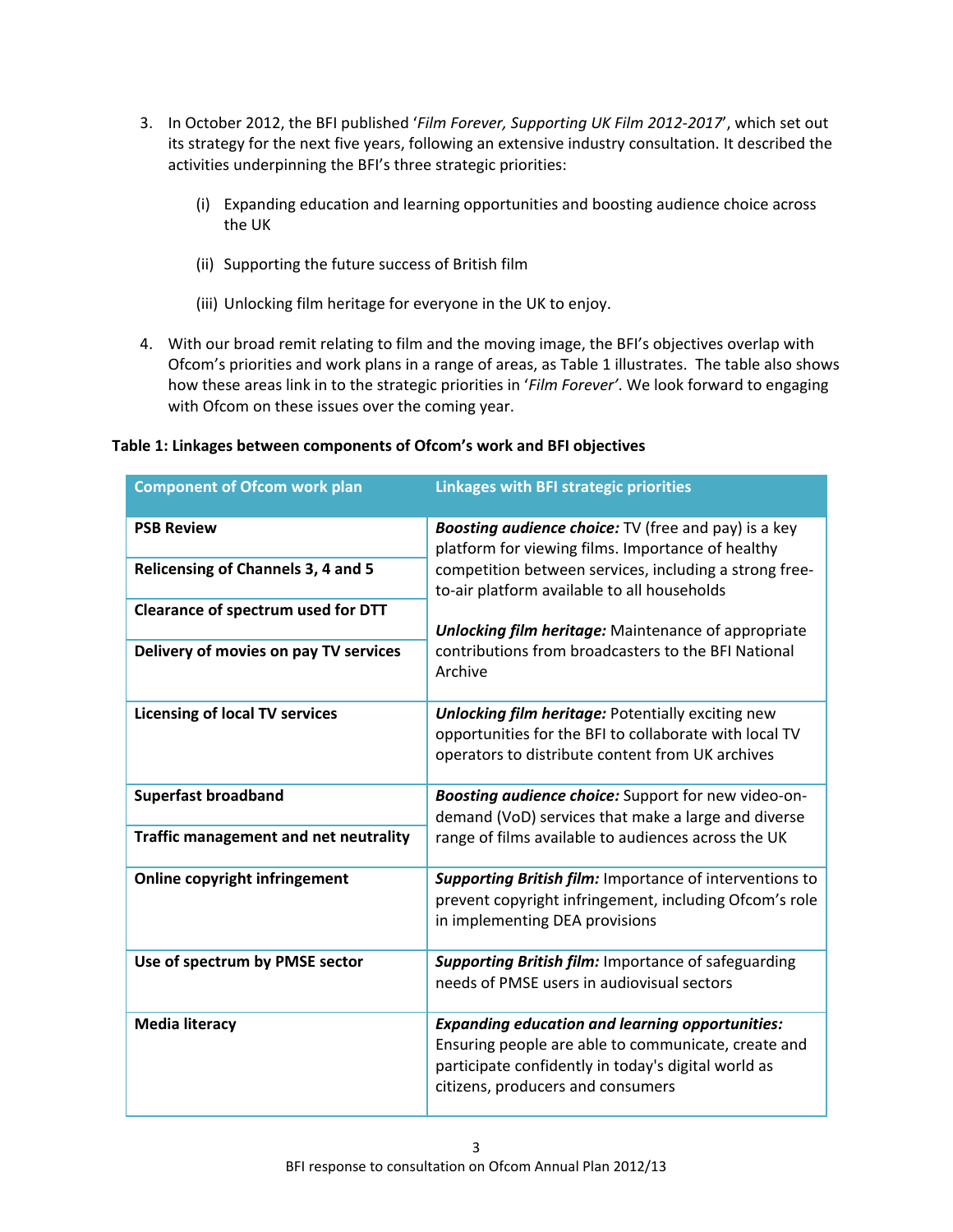#### **BFI response to Ofcom's consultation questions**

- 5. Ofcom's work to ensure effective and proportionate regulation is especially important given the rapid technological and structural changes occurring in media and communications markets. In terms of the creation, distribution and consumption of films, the most significant trends highlighted by Ofcom (in Section 2 of the Draft Annual Plan) include:
	- Growth in availability and take-up of "superfast" broadband services (needed for bandwidth-hungry VoD services) and connected devices
	- Resilience of linear TV and PSB viewing which remains the biggest single platform for viewing films
	- Significant market developments relating to non-linear content consumption, e.g. the launch of new over-the-top (OTT) services such as Now TV and Netflix
	- Increase in the number and range of content producers, with professionally-produced broadcast content still predominant – so content rights remain key to innovation in new business models.
- 6. In its Draft Annual Plan, Ofcom sets out six strategic priorities (in Section 3), and goes on to discuss the individual proposed priorities and work areas for 2013/14 for each one (in Sections 4 and 5). It poses the following consultation questions:
	- What are your views on Ofcom's proposed priorities for 2013/14?
	- What are your views on Ofcom's proposed work areas for 2013/14?
- 7. In this response, the BFI wishes to highlight those priorities and work areas proposed by Ofcom that impact on the BFI's own activities. Across all the areas that we discuss, the BFI is supportive of Ofcom's work plans. The BFI's top-line views in these areas are described below, taking each of the strategic priorities in turn.

## *Strategic Purpose 1: Promote effective competition and informed choice*

8. The BFI wishes to comment on the following priorities in Ofcom's Draft Annual Plan:

# • **Ofcom priority: Ensure effective competition and investment in both current and superfast broadband**

The BFI believes that the UK needs a broadband infrastructure that is both universally available and sufficiently fast to provide the full range of digital media services that people will demand. This includes VoD services, which can potentially provide access to contemporary and classic British and international films that have historically been difficult for audiences to see, because a limited number of cinemas show such material and many people live a good distance from such venues. More than any other popular form of content, film is highly reliant on fast and reliable broadband services to enable online distribution, given the large bandwidth requirements. We argued in our response to the House of Lords Select Committee on Communications' Call for Evidence for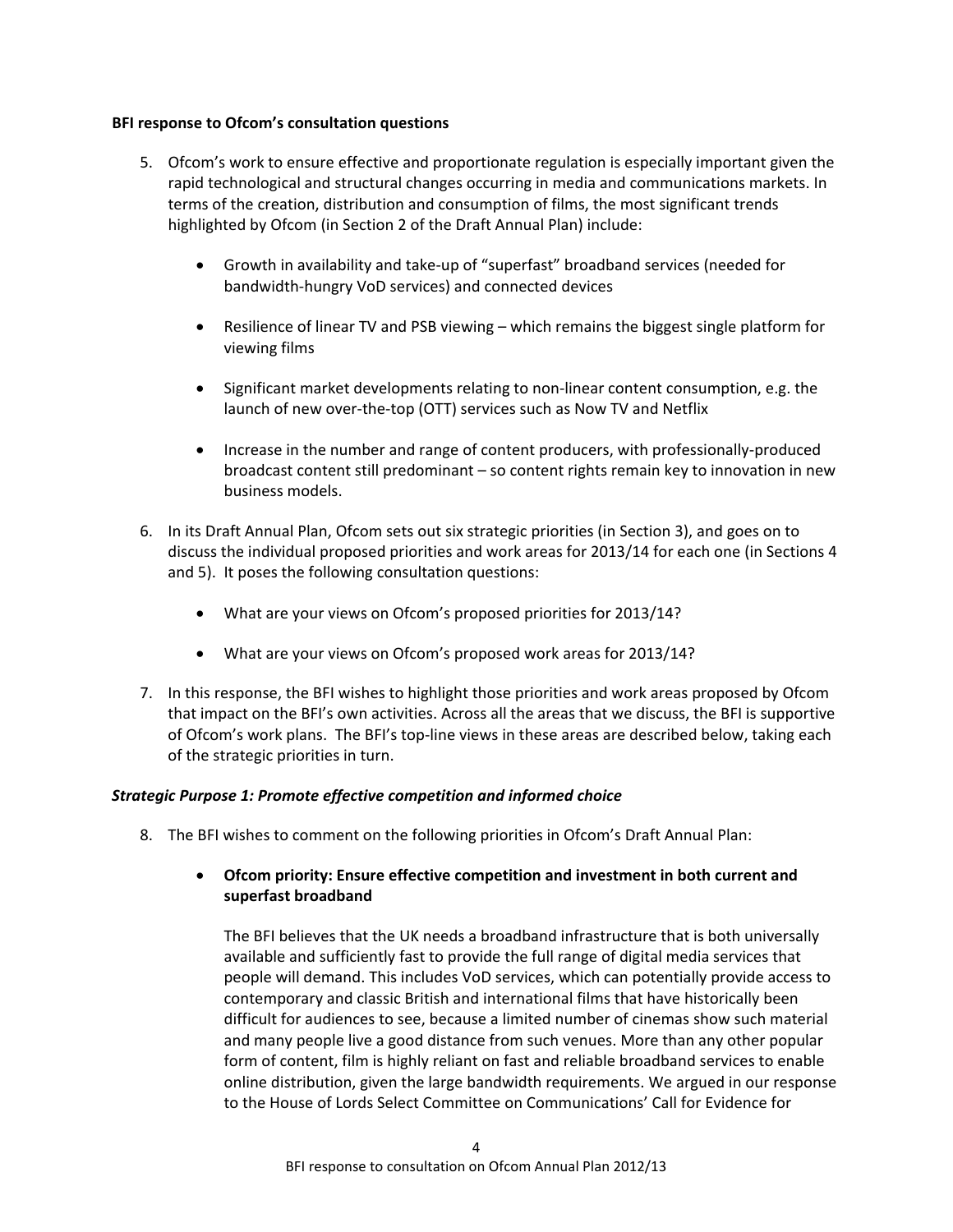Inquiry into the Government's Superfast Broadband Strategy (March 20[1](#page-4-0)2) that  $1$ different tiers of "superfast" broadband should be clearly defined, and suggested that the Government should set an ambitious but realistic series of targets to achieve universal access for each successive tier of broadband over the next decade. As Ofcom develops its work in this area, we believe it would be helpful to all relevant stakeholders if Ofcom were to provide greater clarity in the definitions of broadband speeds, as different levels of what are loosely referred to as "superfast" broadband will have very different implications for the range of services that are feasible.

## • **Ofcom priority: Promote effective choice for consumers by ensuring that clear and relevant information is readily available (traffic management and net neutrality)**

In its statement setting out its approach to net neutrality in November [2](#page-4-1)011<sup>2</sup>, Ofcom users the term "'best-efforts' internet access" to refer to the position taken by proponents of net neutrality, who support an open internet in which all traffic is conveyed on equal terms. An open internet provides important benefits: enabling any content creator – from the largest corporations to individuals making things in their bedrooms – to reach global audiences, and fostering innovation and plurality. Ofcom also makes the point that "Managed Services" – a form of traffic management – can serve to enhance efficiency. While the notions of an open internet and managed services may appear to be diametrically opposed, Ofcom argues some forms of traffic management can co-exist with 'best efforts' internet access, provided there is sufficient network capacity remaining after that used by managed services. The BFI recognises this tension: on the one hand, we strongly support the desire for an open and competitive internet to promote innovation and plurality. On the other hand, we appreciate that services providing video content (including films) are particularly "bandwidth hungry" and can suffer from deterioration of service quality due to congestion, which could harm innovation in the growth of such services.

The BFI therefore supports forms of traffic management which, for example, prioritise video content over other kinds of data in such as way as to address consumer demand for high-quality video streaming services (e.g. with as little video buffering or interruptions as possible) so long as they do not distort competition, for example by prioritising individual VoD services over others. In the context of widespread online copyright infringement, we also see merit in prioritising legal VoD services, subject to the same proviso that competition is not distorted. We agree that such forms of traffic management do not fundamentally undermine the principles of an open internet, provided sufficient network capacity remains that is entirely open. We therefore support Ofcom's proposed approach – articulated in its earlier statement and reflected in its 2013/14 priorities – to focus on guarding against forms of traffic management that are anticompetitive and promoting transparency, e.g. requiring ISPs to publish plain English explanations of their approach to traffic management.

9. The BFI wishes to comment on the following work areas for 2013/14 in Ofcom's Draft Annual Plan:

<span id="page-4-0"></span> <sup>1</sup> See http://www.bfi.org.uk/sites/bfi.org.uk/files/downloads/bfi-response-to-house-of-lords-select-committeecall-for-evidence-into-the-governments-superfast-broadband-strategy-2012-03\_1.pdf

<span id="page-4-1"></span><sup>2</sup> See http://stakeholders.ofcom.org.uk/consultations/net-neutrality/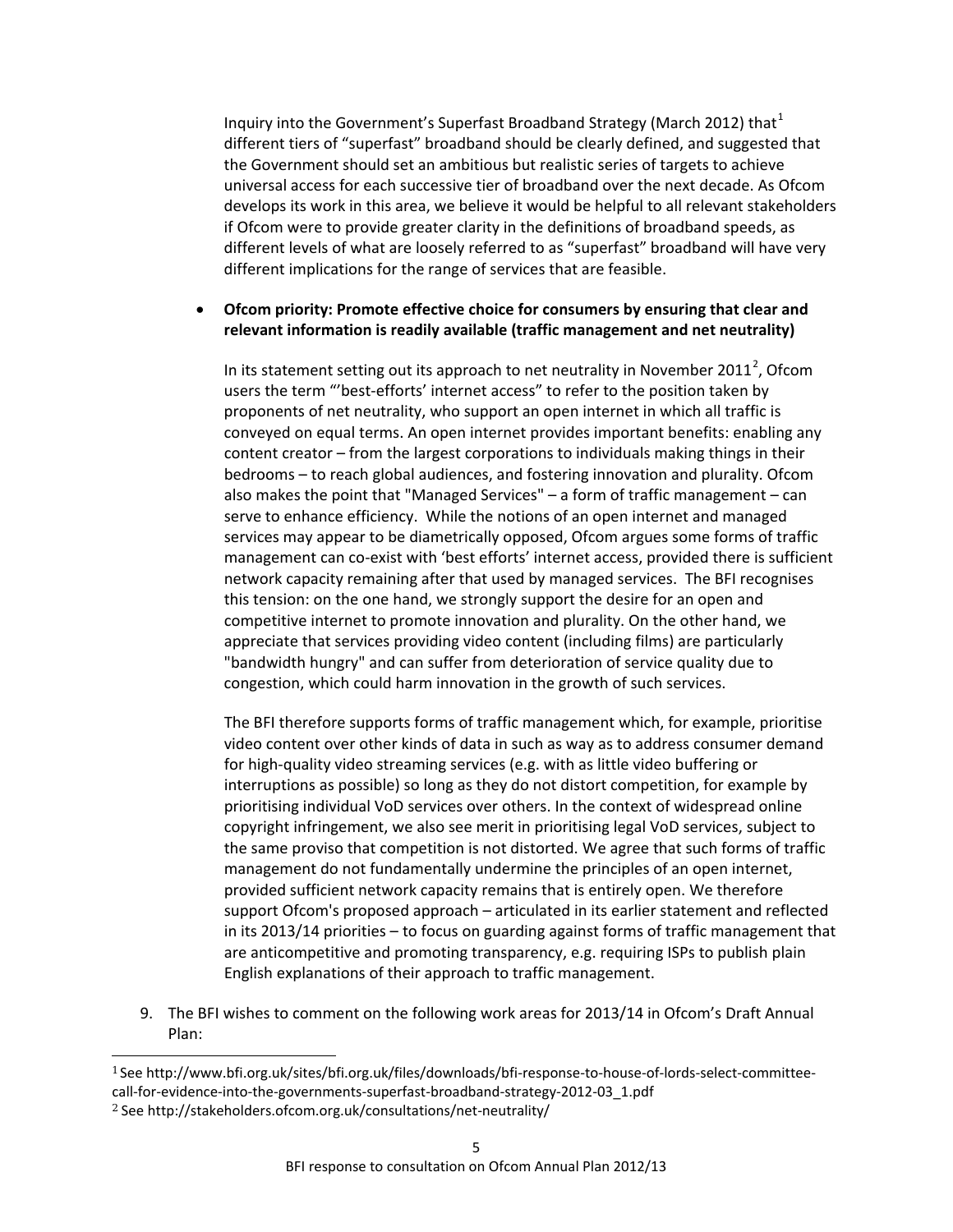#### • **Work area: Ensure fair and effective competition in the delivery of pay TV services**

Two of the BFI's main objectives are to support the future success of British film and to help ensure audiences across the UK have access to as broad a range of films as possible – not just mainstream studio titles but also independent British and other specialised (e.g. international) films. Television is a key platform for films: BFI research shows that TV channels account for 80% of all "views" of films by UK audiences and revenue generated by television as part of the value chain for film is vital. The BFI therefore strongly supports the need for fair and effective competition in the delivery of film services on all platforms, in order to encourage innovation and choice, and welcomes Ofcom's plans to monitor developments in the market. This will be especially important given the growth of new "over-the-top" (OTT) services such as LOVEFiLM, Netflix and Now TV (operated by Sky).

In the BFI's response to the Competition Commission's consultation on the Revised Provisional Findings Movies on Pay TV Market Investigation (June 2012)<sup>[3](#page-5-0)</sup>, we made the point that, to date, the impact of these new services has been very small. Moreover, their future prospects remain uncertain, and will depend on a number of key variables such as the size and attractiveness of their content offer, the growth in take-up of connected devices such as tablets, the availability of superfast broadband, and the proportion of homes with connected TVs that use them to access TV programmes or films over the internet (estimated to be just 15% in a survey reported by the Competition Commission). So while the BFI strongly welcomes the launch of these new VoD services and anticipates their growth, we believe that it is too soon to be able to come to a definitive view as to how large these services will become and how competitive they will be in film with incumbent players such as Sky. Equally, it is too early to confidently predict their level of involvement with acquiring the exclusive rights to, or making equity investments in, first-run films, including UK and world titles. As these services develop, our priority is to ensure that audiences are able to watch as broad a range of films as possible, and that the film industry is able to secure appropriate returns on investment to re-invest in more British films. Ofcom's monitoring and reporting of developments will be invaluable as these markets evolve.

# • **Work area: Contribute to the consistency of communications regulation in Europe through BEREC and ERGP**

The BFI welcomes Ofcom's active involvement in relevant European regulatory forums. We support Ofcom's position on net neutrality (see above) and therefore particularly welcome its plans to provide an opinion on the forthcoming Commission Recommendation on this subject.

## • **Monitor underlying approaches to traffic management**

The BFI supports Ofcom's plans to monitor traffic management approaches, in order to ensure an appropriate balance is struck between the implementation of traffic

<span id="page-5-0"></span> <sup>3</sup> See http://www.bfi.org.uk/sites/bfi.org.uk/files/downloads/bfi–response–to–competition–commission–movies– on–pay–tv–2012–06.pdf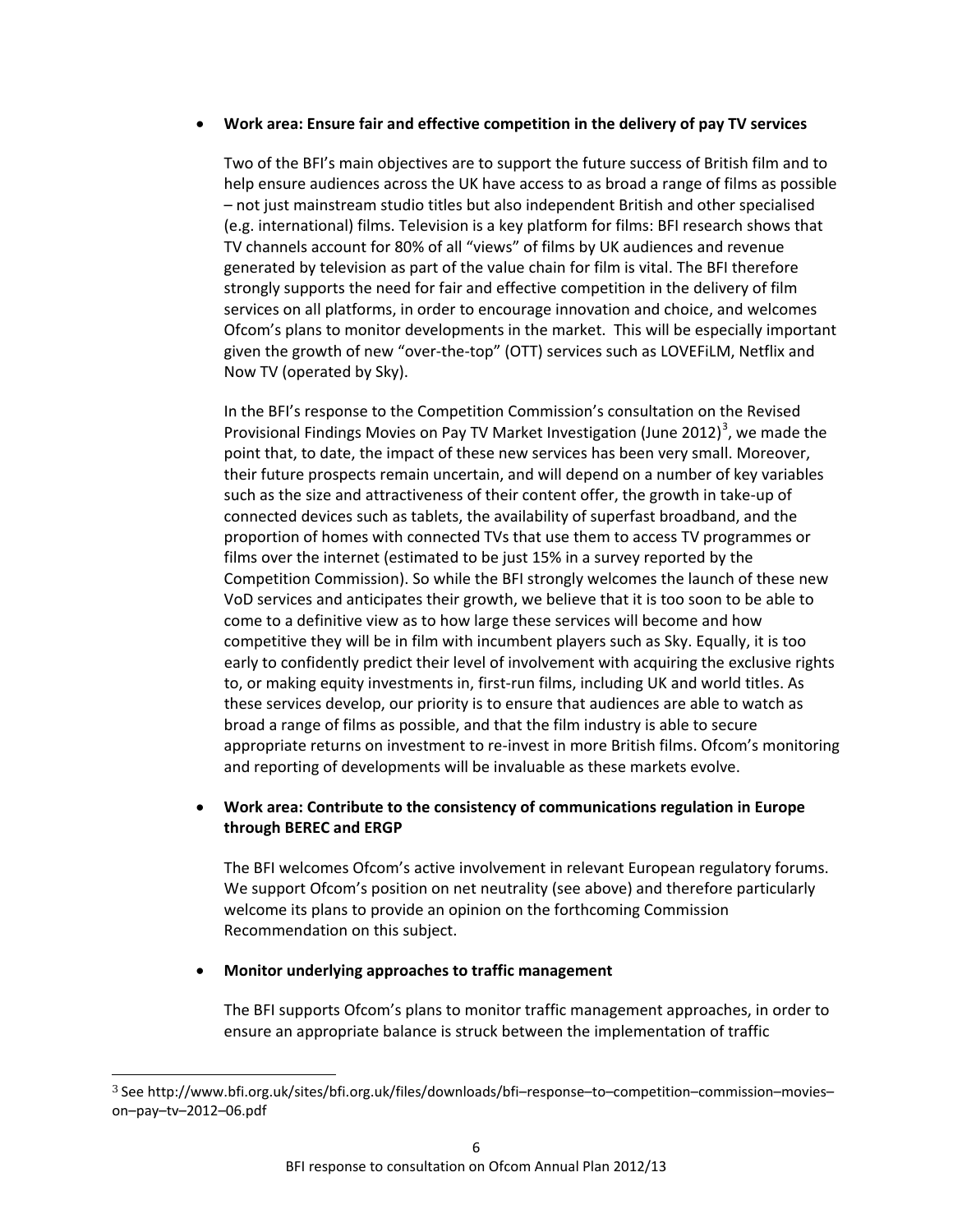management on efficiency grounds and the desire to reap the benefits, in terms of innovation and plurality, of an open internet (see above).

#### *Strategic Purpose 2: Secure optimal use of spectrum*

- 10. The areas of Ofcom's Annual Plan that are of interest to the BFI are those covering spectrum used by Programme Making and Special Events (PMSE) users and spectrum used for DTT (including new local TV services).
- 11. Policies affecting PMSE have a direct impact on the BFI's activities, given its duties as a distributor of National Lottery funds for film. PMSE licences allow licence-holders to use a wide range of radio equipment needed for the making of TV programmes, films, staging of events, etc. This includes radio microphones, the use of which is ubiquitous in film production. In the film and TV industries, PMSE spectrum is akin to a utility such as electricity – a basic input without which it would be almost impossible to operate. While bodies representing the production sector will continue to lead in terms of presenting industry views to Ofcom on its PMSE plans, the BFI will participate in these discussions where appropriate.
- 12. The BFI's interest in spectrum policies that affect DTT provision stem from the importance of TV as a platform for viewing films. As noted above, BFI research shows that TV channels account for 80% of all "views" of films by UK audiences. Viewing of films on the free-to-air channels on DTT represents a significant part of this figure. The BFI also believes that the new local TV services, which will be available on DTT, could represent an exciting new opportunity for the distribution of customised locally-specific content from the BFI National Archive and other significant collections across the Nations and Regions of the UK (see below).
- 13. The BFI supports policies and the related priorities and work areas that serve to ensure the most efficient use of spectrum, including Ofcom's proposals to make more spectrum available to enable new mobile services to be launched. More and more people are watching TV programmes, films and other video content on mobile devices, and the BFI welcomes measures that promote innovation in this area. At the same time, it is important not to undermine the strength of the DTT platform: its role in giving audiences access to films is, of course, just a small part of the public value provided by the public service broadcasters across their digital channels. As Ofcom notes, DTT delivers near-universal, low-cost access to PSB content and choice for consumers in services, receiver equipment and platforms. The BFI's view is that, in implementing its spectrum plans, Ofcom should ensure that an appropriate balance is struck between these competing objectives to ensure that the DTT platform continues to have sufficient spectrum to be able to deliver a wide range of services, and that relocation and interference issues are managed effectively so as not to cause significant inconvenience or confusion to audiences (e.g. due to the need to retune or buy new equipment).

## *Strategic Purpose 3: Promote opportunities to participate*

14. The BFI wishes to comment on the following priority in Ofcom's Draft Annual Plan: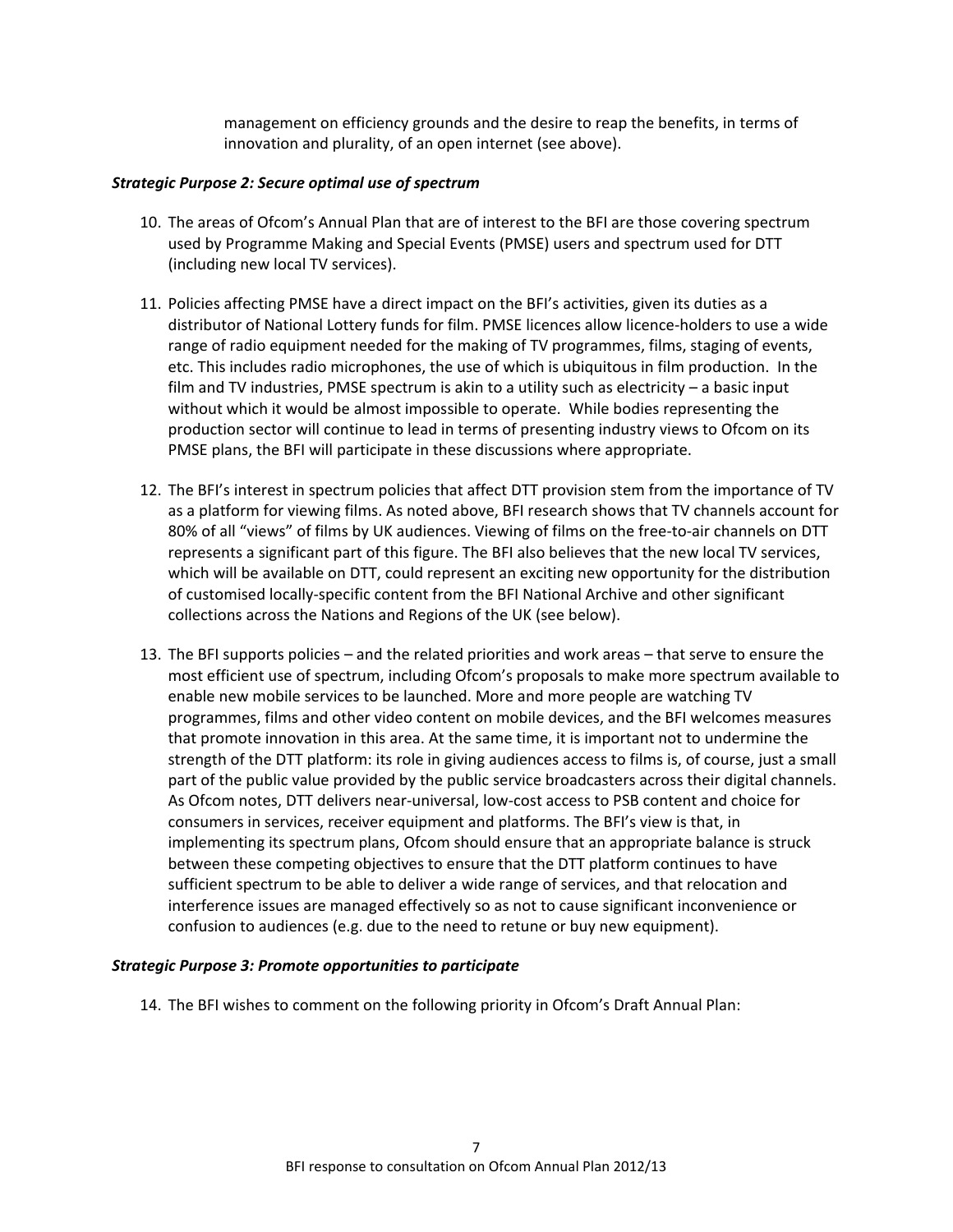# • **Ofcom priority: Work in collaboration with Government and industry to promote the widespread availability of superfast broadband**

While the BFI welcomes the Government strategy to ensure widespread access to broadband speeds of 2Mbit/s, this provides only a basic quality of image for video services. In our response to the House of Lords Select Committee on Communications' Call for Evidence for Inquiry into the Government's Superfast Broadband Strategy, we noted that minimum bandwidth requirements of 3Mb/s are needed to provide DVDquality pictures. The requirements for HD video are higher (in the region of 5-10Mb/s) and much higher still to match the quality of Blu-ray discs (50-100 Mb/s). Audience demand for VoD services providing DVD and even Blu-ray quality video will grow over the coming years. As we argued above, we would encourage Ofcom to provide greater clarity in the definitions of broadband speeds, as different levels of what are loosely referred to as "superfast" broadband will have very different implications for the range of services that are feasible. It would be most helpful if Ofcom were to gather and publish data on different tiers of broadband speeds, rather than treating anything above a single threshold as being "superfast".

15. The BFI wishes to comment on the following work areas for 2013/14 in Ofcom's Draft Annual Plan:

#### • **Work area: Ensure the adequate provision of services for consumers with hearing impairments**

The BFI welcomes Ofcom's initiatives to promote diversity, and to ensure that communications services can be accessed by disabled people. For its part, in '*Film Forever*', the BFI committed to embedding and monitoring diversity and equality principles across all BFI funding schemes and activities, and created a £200,000 per annum fund to build capacity in this area. The BFI is currently drawing up a diversity strategy which will set out a clear policy for diversity and equality including committing to action to achieve progress for the BFI itself and for the wider film sector. This work includes an audit of all the lottery funding guidelines and the drawing up of a consistent monitoring framework which will shortly be rolled out across the BFI.

# • **Work areas: (1) Continue to promote investment that would address mobile phone not-spots. (2) Undertake further research into the effect of communications infrastructure availability on geographic areas**

The BFI supports regulatory interventions to expand mobile coverage in the UK. Consumers are increasingly using mobile devices to access a range of online services, including broadcasters' on-demand players and other services that include films (including clips, trailers and short films, while tablets in particular are driving demand for access to feature- length titles). In '*Film Forever*', we emphasise the importance of audiences being able to access services wherever they are, and no one in the UK should be left behind because of lack of coverage from communications service providers.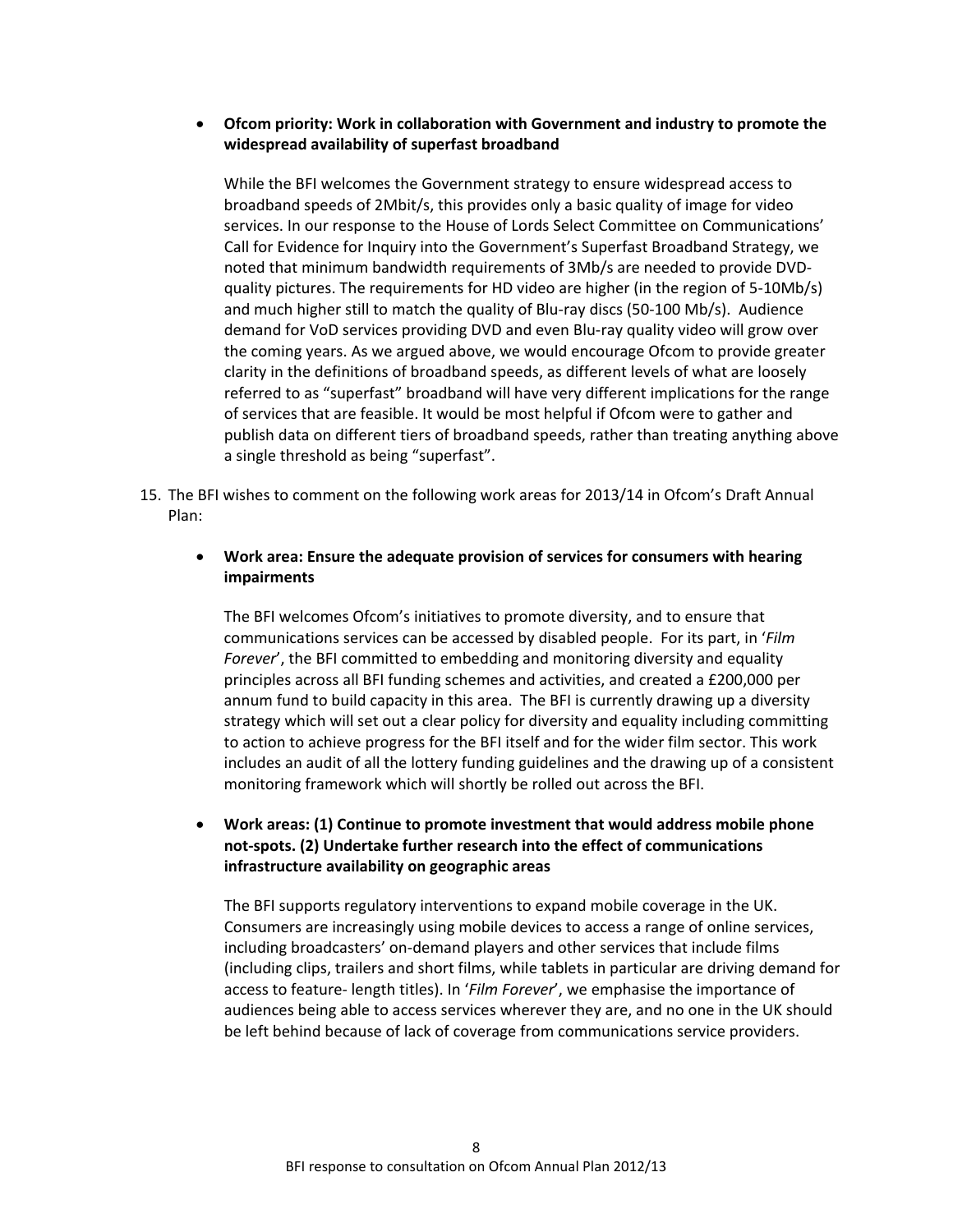#### *Strategic Purpose 4: Protect consumers from harm*

- 16. The BFI has no comments to make on the priorities for this strategic purpose in Ofcom's Draft Annual Plan, which relate specifically to telephony.
- 17. The BFI wishes to comment on the following work areas for 2013/14 in Ofcom's Draft Annual Plan:
	- **Work area: Play an active role in UKCCIS and contribute to European debates in relation to the protection of minors**

The BFI supports initiatives to enable children to safely navigate the internet – including accessing age-appropriate moving image content – both at home and at school. We welcome Ofcom's plans to help inform the work of UKCCIS through its market research into awareness and use of online media, particularly the media literacy reports.

On the subject of media literacy more generally, the BFI believes that a media literate audience is essential, not only to enable citizens to engage with the multiple forms of media that influence the social, cultural and democratic spheres, but also because a more knowledgeable population is likely to be both more adventurous in their choices as film-going audiences and better equipped to compete in global markets as makers of films and other kinds of digital media. We are pleased that Ofcom will continue to carry out and publish research on media literacy (part of the "programmatic work" listed in Section 6 of the Draft Annual Plan).

# • **Work area: Support industry and Government initiatives to improve levels of user trust in internet services**

The BFI provides an increasing range of consumer-facing services, some of which are transactional (including sales of cinema tickets, DVDs and books), and in '*Film Forever*' we committed to develop a new VoD player which will give unprecedented access to Britain's film heritage online. We welcome Ofcom's work in this area, in particular in relation to user protection and security.

## *Strategic Purpose 5: Maintain audience confidence in broadcast content*

18. The BFI wishes to comment on the following priorities in Ofcom's Draft Annual Plan:

## • **Ofcom priorities: (1) Target licensing and enforcement to ensure effective protection for audiences. (2) Develop approaches to future content regulation**

The BFI welcomes Ofcom's plans to develop its approach to content regulation, and we look forward to contributing to the discussions. It is important that a coherent and effective approach to content regulation is developed that reflects the multiplicity of ways in which audiences access content on different platforms. We would stress that this does not imply a one-size-fits-all approach: for film, for example, different classification models have co-existed for decades covering films shown in the cinemas, on home video/DVD and on television. However, we appreciate that developing an effective approach to content regulation in the future is far from straightforward, as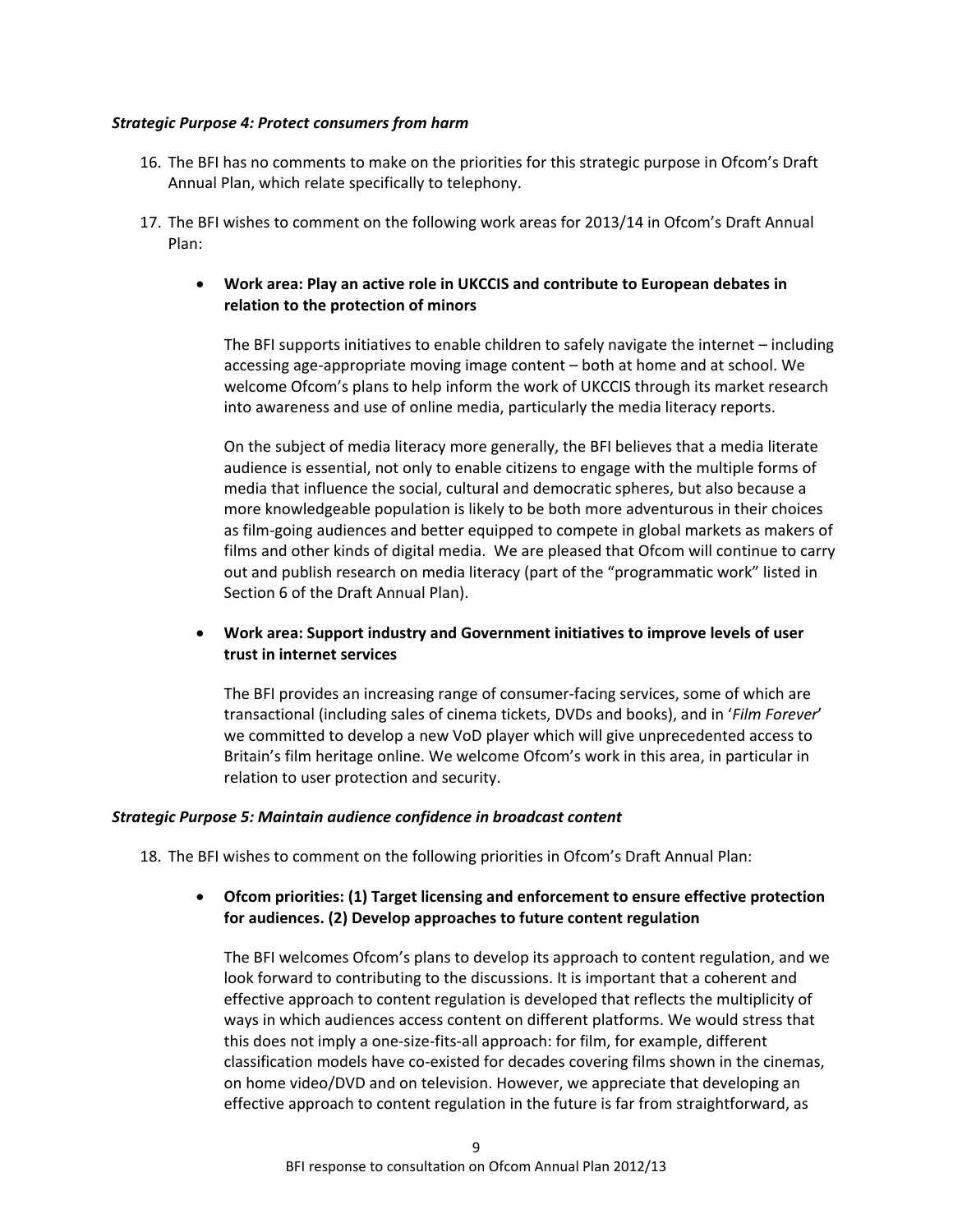convergence blurs the boundaries between different kinds of service and the owners and distributors of content operate in a growing number of sectors. Some of the services Ofcom will want to consider lie beyond its current regulatory scope, and many of the key players operate in pan-continental or global markets, raising questions in some instances about both the feasibility and desirability of national-level regulation. This means that Ofcom is likely to need to develop a framework in partnership with other regulatory bodies in the UK, such as the BBFC and ATVOD, and with relevant European and international authorities. We note that, as part of its "programmatic work" detailed in Section 6 of the Draft Annual Plan, Ofcom notes that it will engage with stakeholders internationally and actively participate in European regulatory networks (including BEREC, RSPG, ERGP and EPRA). We encourage Ofcom to maintain an ongoing dialogue with industry as part of its stakeholder engagement, and the BFI stands ready to contribute to these debates.

To give two examples of the challenges of ensuring an effective approach to content regulation, smart TV manufacturers have developed their own user interfaces which influence how linear and non-linear services are accessed, and some have chosen to target audiences directly with their own pre-installed VoD services. A second example relates to underlying system architecture of connected devices such as smartphones and tablets (such as Google's Android and Apple's iOS) that all "apps" rely on. These operating systems include content regulation that works effectively with integrated content stores such as iTunes, but cannot necessarily be used by third-parties: so while films accessed on iOS devices via the iTunes store have BBFC-style age restrictions, the iOS infrastructure does not allow films accessed via apps such as the BBC iPlayer or LOVEFiLM to access these controls, meaning that each VoD app has to implement its own bespoke parental controls – there is no single "switch" that parents can set on such devices to allow only content relevant to their children's age. This issue was highlighted in research commissioned by Ofcom in a discussion of what parents want from parental controls. [4](#page-9-0)

#### • **Ofcom priority: Relicensing of Channels 3, 4 & 5**

The BFI strongly supports the objective of maintaining a strong and healthy PSB system with a plurality of providers. They play a particularly important role in making films available to all UK households on their free-to-air channels, as we discussed above. Moreover, both the BBC and Channel 4 have formal requirements to support British film, including their commitments to invest in development and production. In film production, the BFI partners with BBC Films or Film4 on most of the features that it invests in through its Film Fund.

In '*Film Forever*' the BFI sets out its ambitions to strengthen its partnerships with broadcasters, and to help enhance audience engagement with films shown on TV, in a number of ways, including a new app to enable audiences to better discover and contextualise their film viewing on television, and new collaborations linked to the BFI's UK Audience Network of regional hubs.

<span id="page-9-0"></span> <sup>4</sup> "Parents' views on parental controls: Findings of qualitative research", Jigsaw Research, pp8-9. Annex to "Children and Parents: Media Use and Attitudes Report", Ofcom, October 2012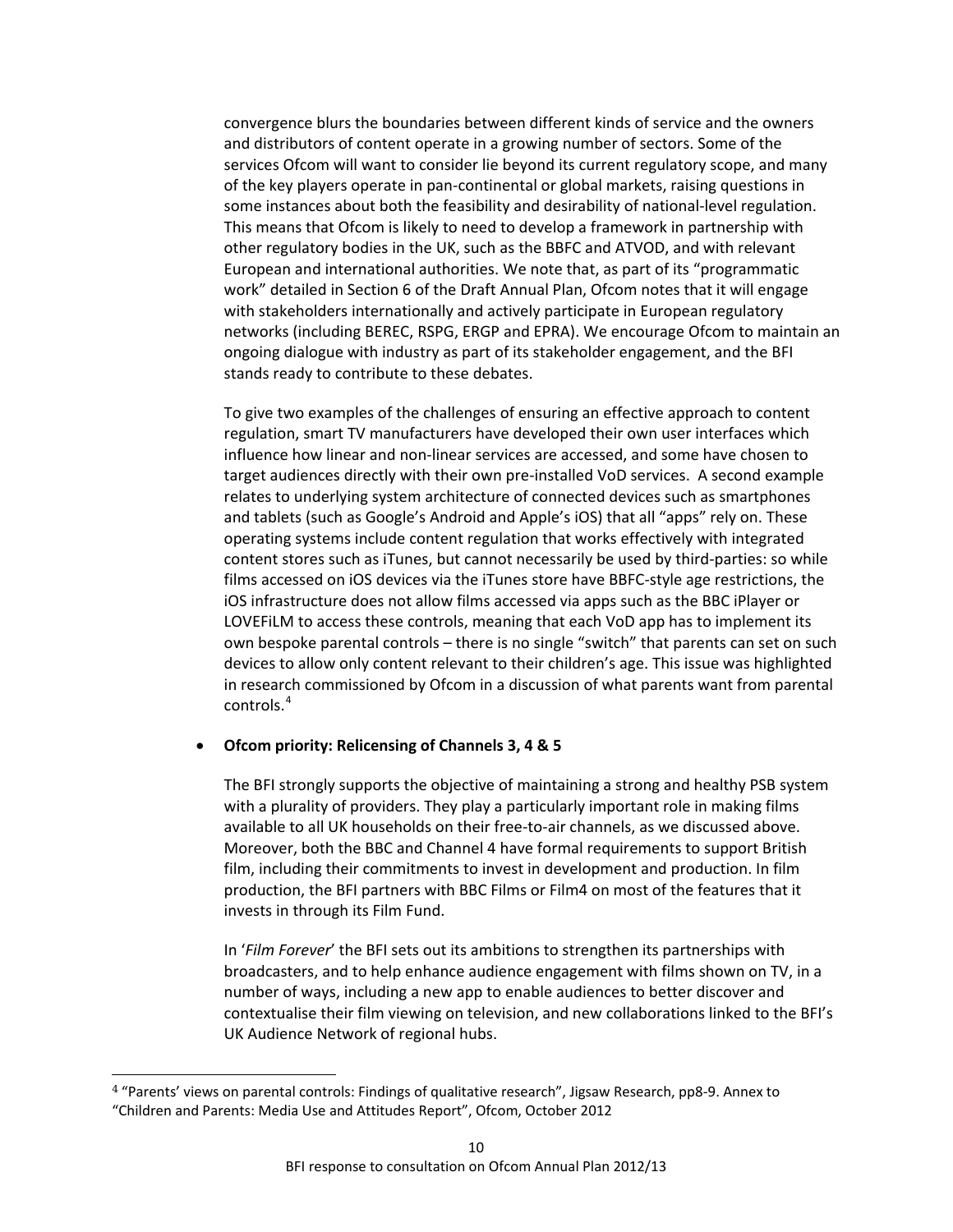One particular priority for the BFI relating to the relicensing of Channels 3, 4 and 5 is to ensure that the broadcasters' contributions to the National Television Archive are safeguarded at an appropriate level for the new licence periods. The BFI is responsible for looking after the BFI National Archive, which is designated as the National Television Archive. The 2003 Communications Act requires Ofcom to determine a contribution to the costs of the Archive from ITV, Channel 4 and Channel 5. The BFI has developed a ten-year plan that includes new capital investment to upgrade the archiving infrastructure which, once complete, will allow the BFI to provide a more comprehensive service at a lower cost. This planned investment will pay for itself over a ten-year period, reducing the overall net cost needed to operate the archive over this period. We would encourage Ofcom to secure an appropriation contribution from broadcasters over the full licence period – a single long-term settlement would enable the BFI to proceed with its upgrade plans, reducing the costs to all parties and avoiding the need for time-consuming year-by-year trilateral negotiations involving the BFI, Ofcom and each broadcaster.

19. The BFI wishes to comment on the following work area for 2013/14 in Ofcom's Draft Annual Plan:

#### • **Work area: License new local TV services**

One of the BFI's key cultural ambitions is to make the UK's rich screen heritage widely available. In '*Film Forever*', we committed to digitising 10,000 works drawn from the BFI National Archive and other significant collections across the Nations and Regions of the UK, and making these available for use across multiple platforms. The BFI believes there to be exciting possibilities for collaboration with local TV providers around the presentation of high-quality content from the UK's archives. We believe that archive material could be of significant appeal to the new local TV channels' audiences, especially given that local TV channels offer a unique opportunity to tailor the proposition to each local area using geographically-specific content. Over the coming months, the BFI plans to engage with the new local TV providers as they develop their content propositions ahead of launch, to explore mutually beneficial partnerships. Ofcom and DCMS have welcomed the BFI's plans in our preliminary dialogue with them.

#### *Strategic Purpose 6: Contribute to and implement public policy defined by Parliament*

20. The BFI wishes to comment on the following priorities in Ofcom's Draft Annual Plan:

#### • **Ofcom priority: Implement Digital Economy Act 2010 provisions on online copyright infringement**

The BFI strongly supports Ofcom's work in this area. The production budgets for British films are typically of the order of magnitude of millions of pounds, and larger studio pictures can cost many times that amount. Similar costs also need to be borne to market and distribute films. It is a given that films will not get made if their creators and distributors are not able to generate sufficient revenue streams from the exploitation of the intellectual property across different platforms to recover the films' upfront costs. Online copyright infringement needs to be tackled through a combination of new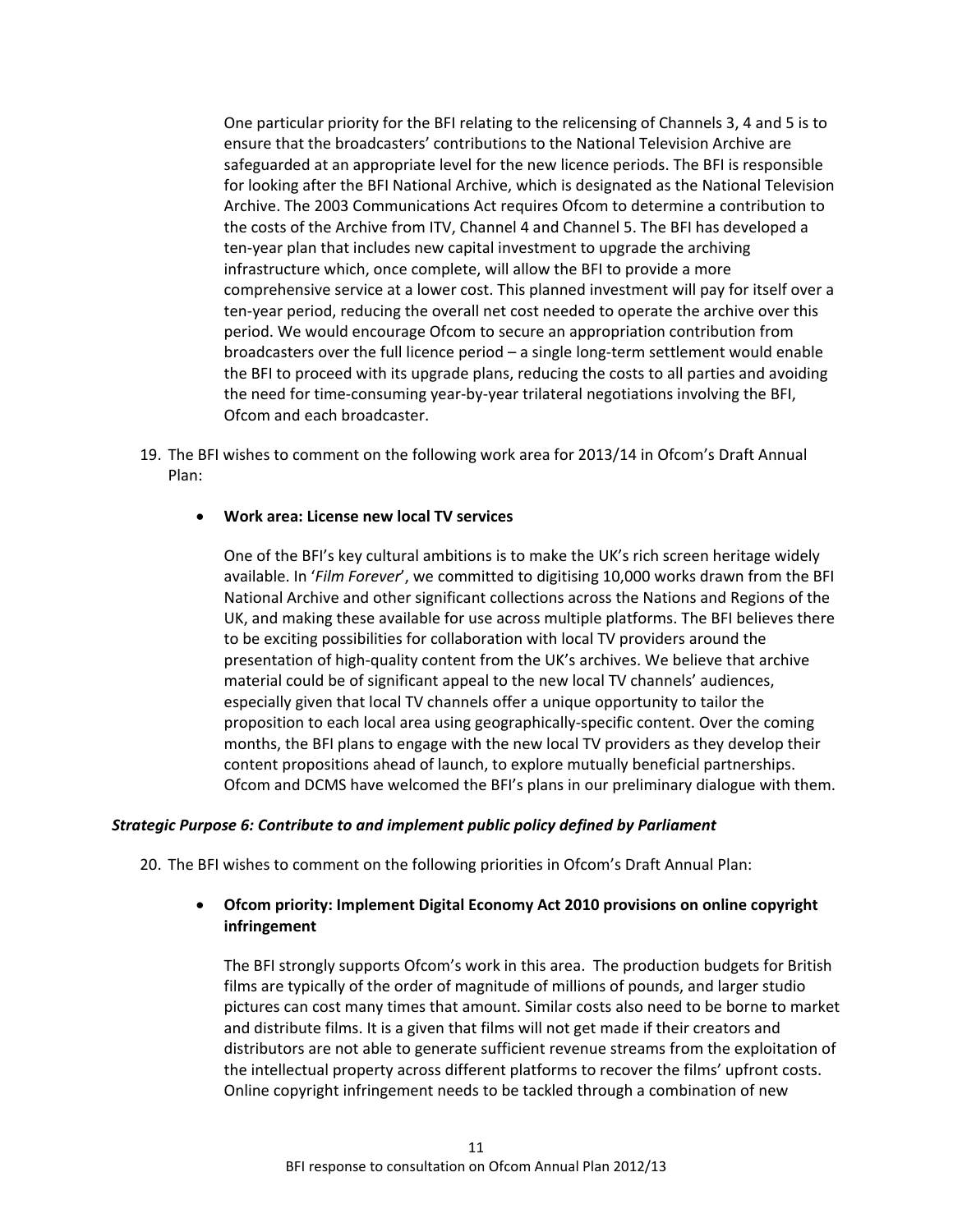services that make content legally available on digital platforms and initiatives to educate consumers and raise awareness of legal services alongside a robust approach to enforce intellectual property rights.

With regards to Ofcom's reporting plans, the BFI welcomes this new requirement to report. The information presented in the Online copyright infringement tracker benchmark study for Q3 2012 was very helpful. The information on films was broadly consistent with the results of surveys commissioned by the BFI in recent years such as 'Opening Our Eyes'.<sup>[5](#page-11-0)</sup> We would be pleased to have the opportunity to engage further with Ofcom to discuss what information it would be most useful to capture in relation to the online infringement of copyright for films and other kinds of content, including the development and promotion of lawful services, initiatives to raise public awareness of copyright and online infringement, etc.

#### • **Ofcom priority: Conduct and publish public service broadcasting review**

We have highlighted a number of times in this response the importance role played by the public service broadcasters in showing films on their free-to-air channels. The main five network TV channels showed more than 2,200 feature films each year between them in 2011, almost 500 of which were British. The most popular UK film shown in 2011, Harry Potter and the Goblet of Fire, attracted an audience of 6.5 million viewers on ITV1. Even in a digital multichannel world in which platforms such as Sky and Virgin Media offer hundreds of TV channels, the digital channel portfolios of the PSBs still accounted for 73% of all viewing in 2011, according to Ofcom's 2012 PSB Annual Report. So Ofcom's PSB Review is as important as ever. In '*Film Forever*', the BFI set out its ambitions to collaborate further with UK broadcasters (see above). We welcome the opportunity to contribute to Ofcom's PSB Review over the coming year.

#### • **Ofcom priority: Our role in media plurality**

The BFI believes that it is vital to promote media plurality on democratic, social and cultural grounds, and that targeted interventions from the Government and Ofcom are appropriate when the market does not deliver a sufficient degree of media plurality. In its recent work, Ofcom has chosen to interpret the scope of plurality narrowly, focusing on the provision of news and current affairs. This may be understandable given the focus of recent policy debates on plurality on the impact of (actual or planned) mergers involving media companies whose operations include major national or local newspapers. However, we believe that it is also important for Ofcom to consider the importance of securing plurality on social and cultural grounds. A study of media pluralism indicators commissioned by the European Commission, which provides a helpful typology of different kinds of pluralism, defines cultural pluralism in the following way: [6](#page-11-1)

<span id="page-11-1"></span><span id="page-11-0"></span> <sup>5</sup> See http://www.bfi.org.uk/about-bfi/policy-strategy/opening-our-eyes-how-film-contributes-culture-uk <sup>6</sup> "Independent Study on Indicators for Media Pluralism in the Member States – Towards a Risk-Based Approach", K.U.Leuven – ICRI et al, prepared for the European Commission Directorate-General Information Society and Media, April 2009